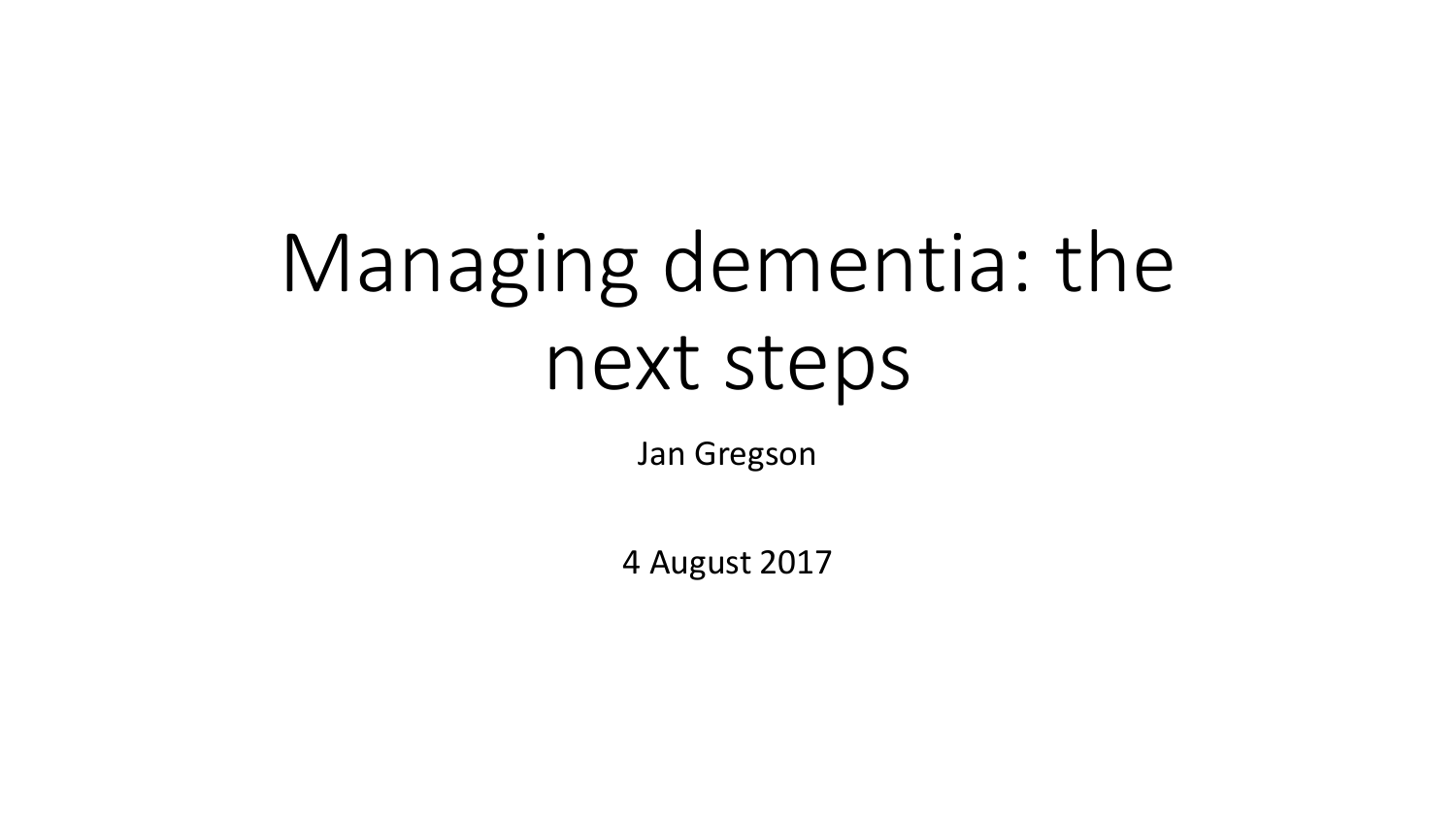## Definition of dementia

A disorder characterised by decline in cognition involving one or more cognitive domains:

- learning and memory and the language
- 
- perceptual-motor social cognition
- 
- complex attention **Fig. 1** are executive function
	-

Note that deficits must:

represent a decline from previous function

be severe enough to interfere with daily function and independence

be distinct from delirium or other mental disorder e.g. depression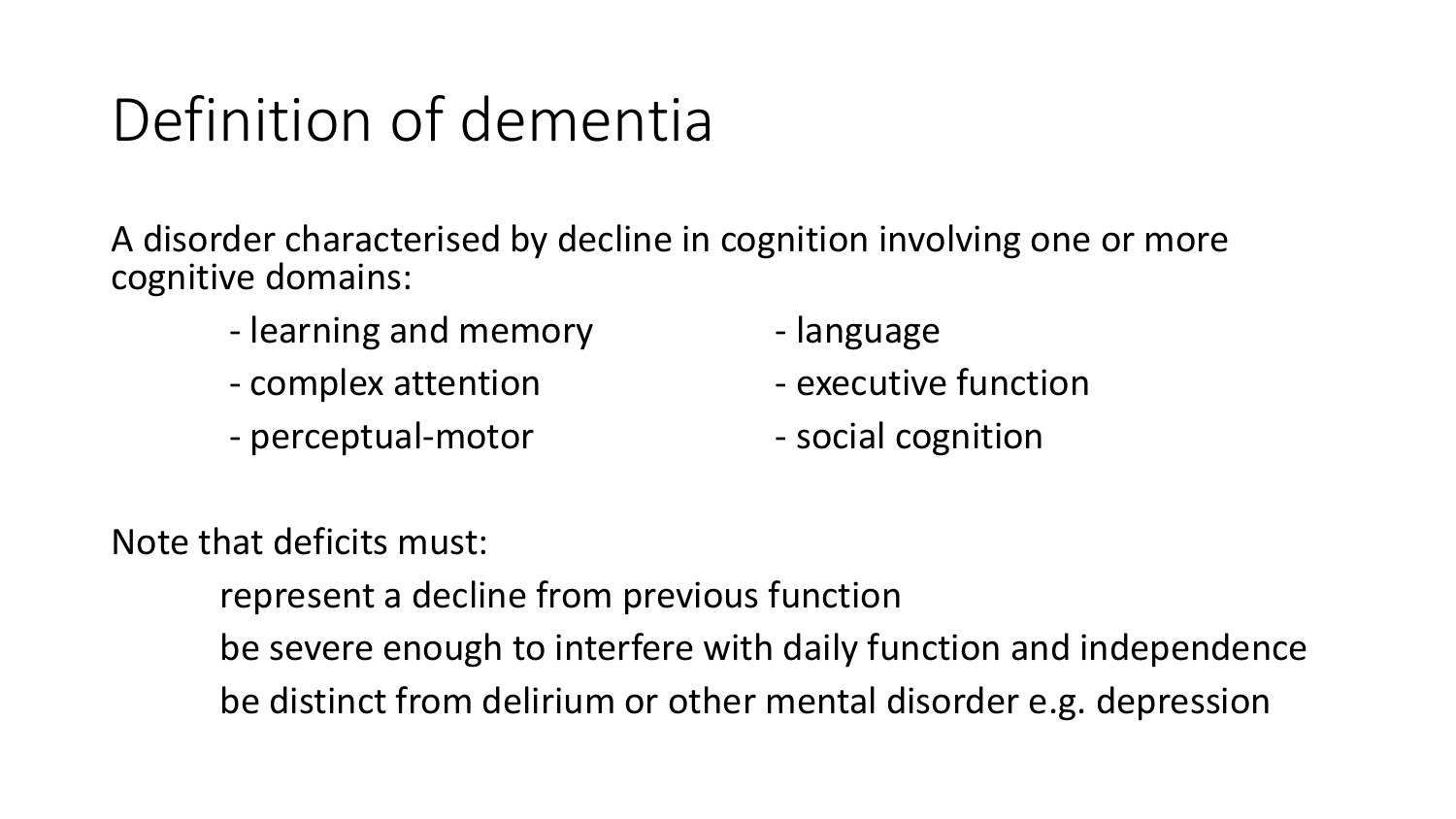### Typical examples of reported changes

Problems retaining new information – appointments, recent events Struggling with complex tasks - balancing a chequebook, following a recipe

Deficiency in reasoning – unable to cope with the unexpected

Altered spatial ability and orientation - getting lost in familiar places Language issues - word finding problems

Altered behaviour – increased frustration, verbal or physical aggression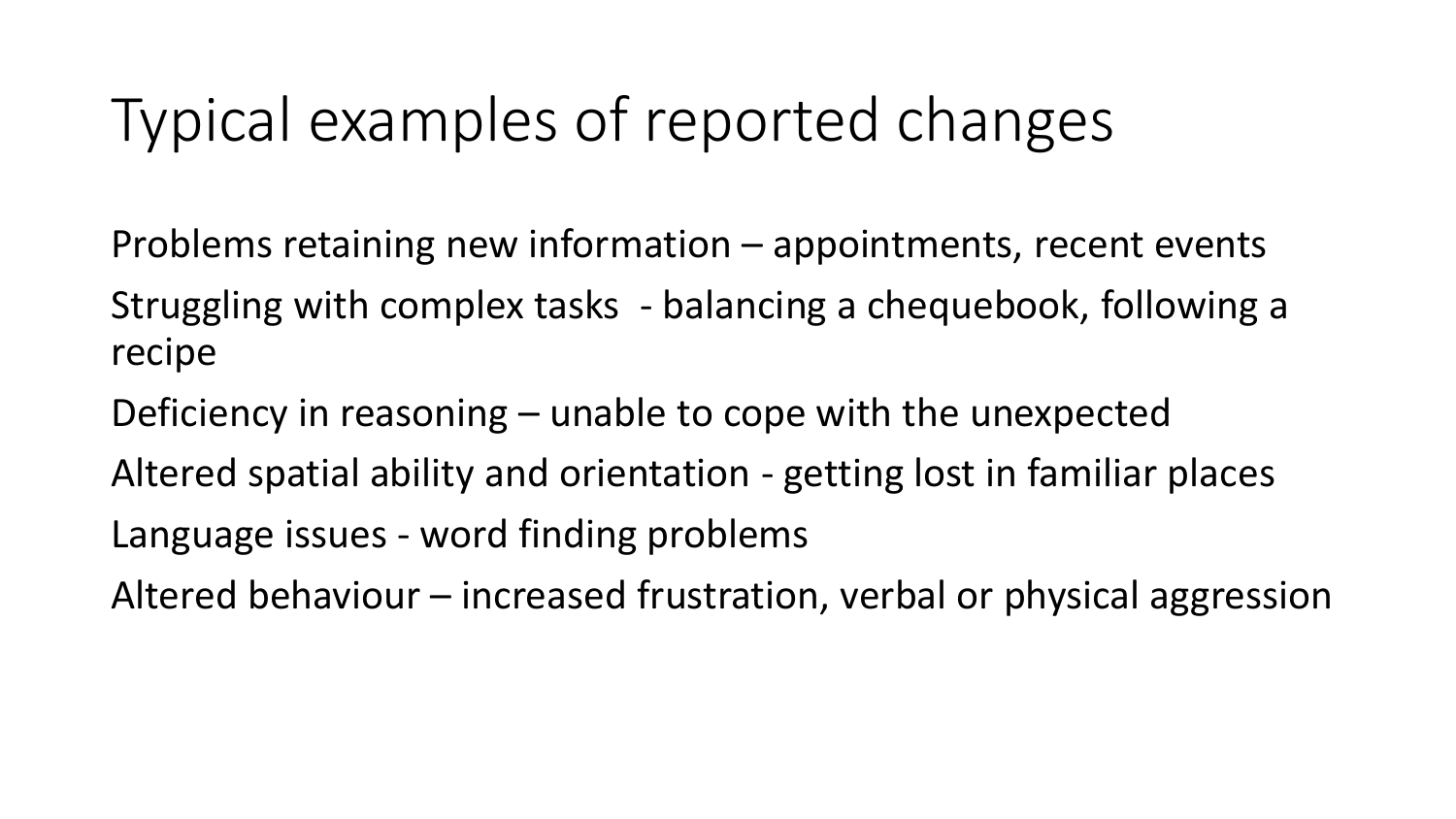Most dementia is Alzheimer's Disease &/or cerebrovascular disease …

… but sometimes it's not … and sometimes it's complicated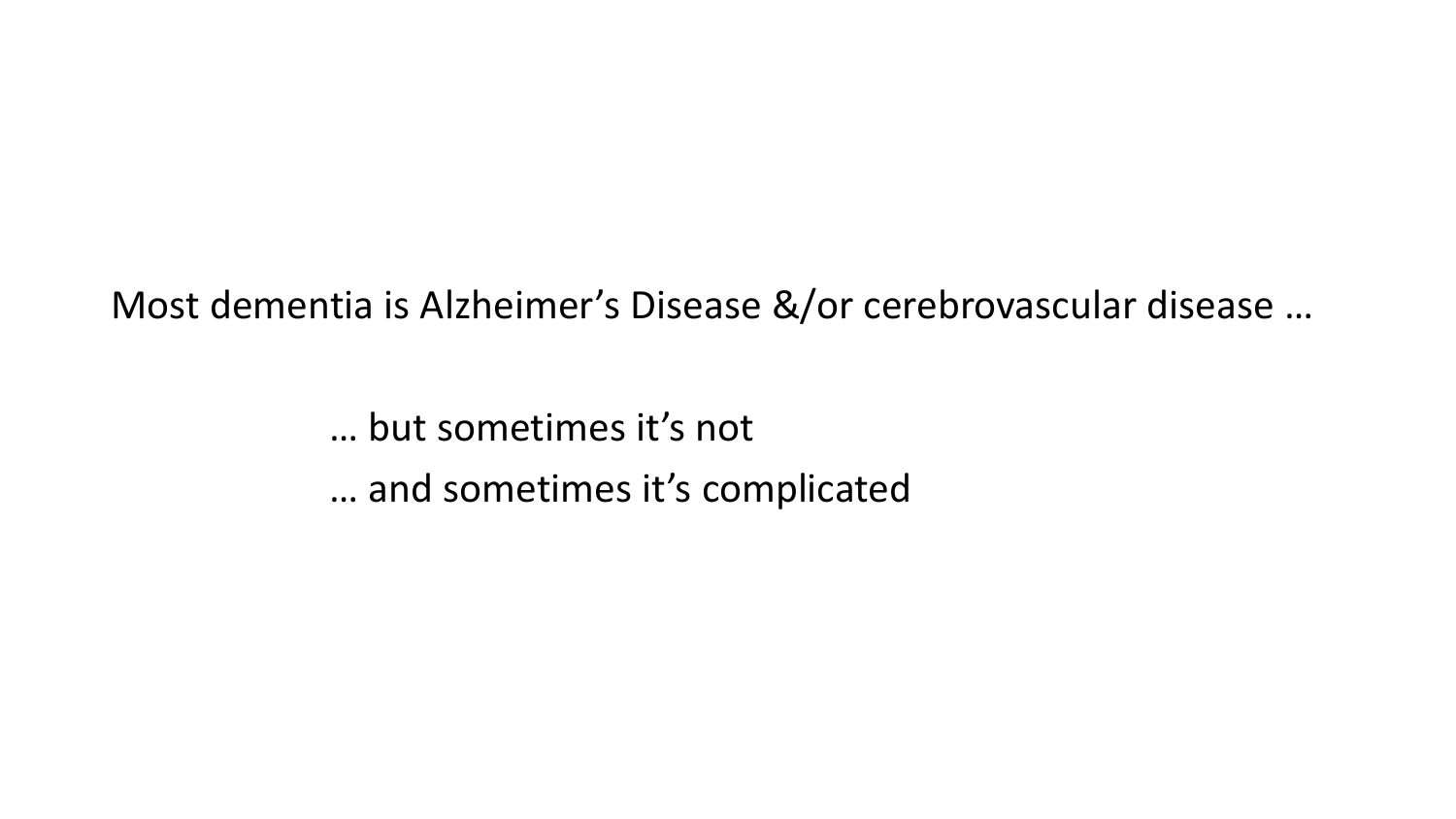### Laboratory testing

There are no clear data to support or refute "routine" tests and yield is generally low (<1%) However, most guidelines suggest checking for B12 deficiency (FBC and B12 levels) and hypothyroidism (TSH)

Tailor other tests to any relevant history, e.g:

- screen for neurosyphilis if high clinical suspicion

-check calcium in multiple myeloma, prostate cancer, or breast cancer

-EEG and LP in younger patients or those with rapidly progressive symptoms

Genetic testing for Alzheimer's Disease is controversial and not currently recommended because of relatively low sensitivity and specificity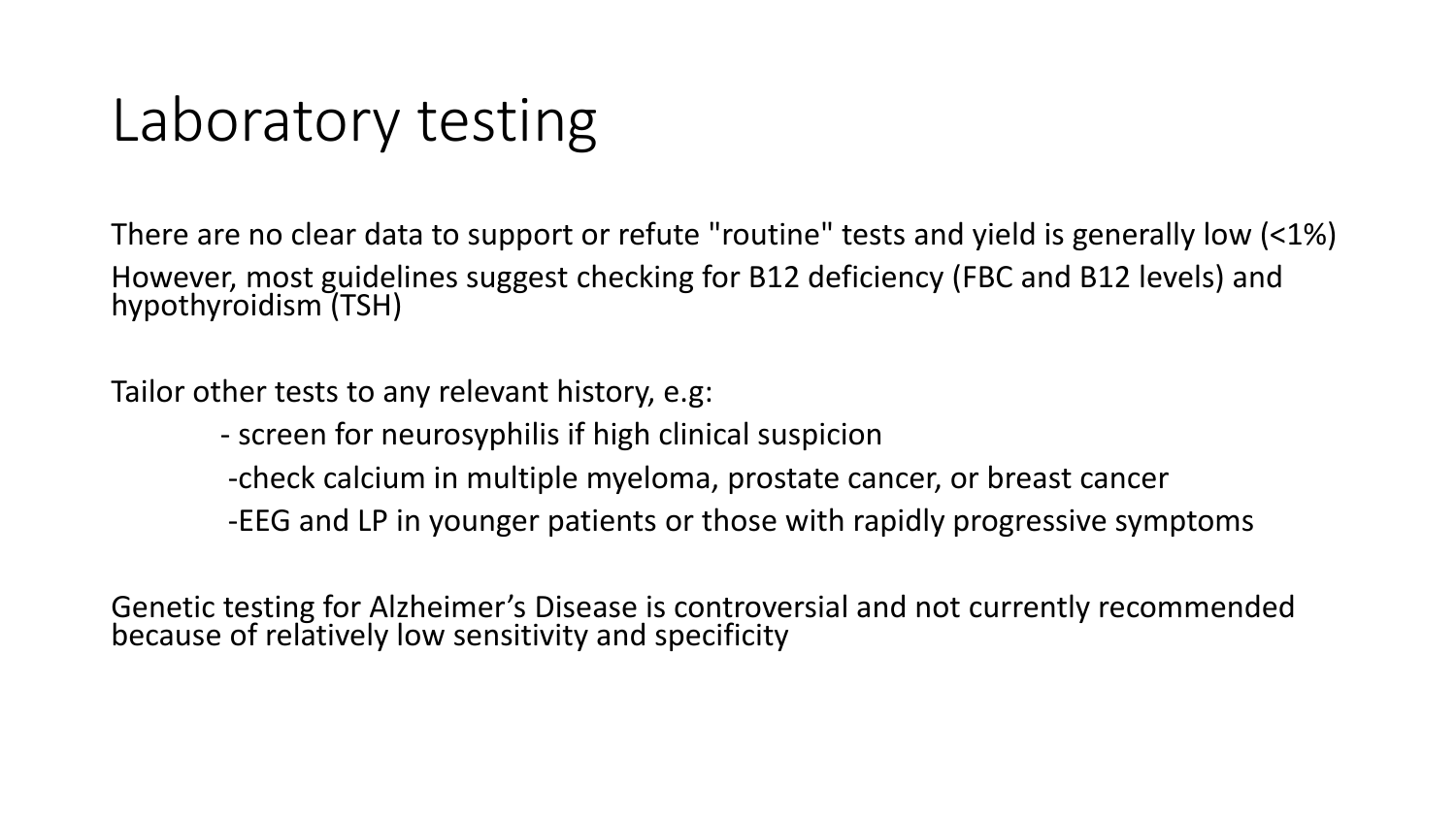### Neuroimaging

Controversial and not routinely recommended.

Consider if potential to reveal a treatable alternate diagnosis (e.g subdural hematoma, normal pressure hydrocephalus, cancer) in a patient who would tolerate the treatment.

Non-contrast CT or MRI typically show non-specific atrophy and/or background ischaemic changes.

Functional neuroimaging still mainly research tools. Be aware that many patients and families will expect imaging.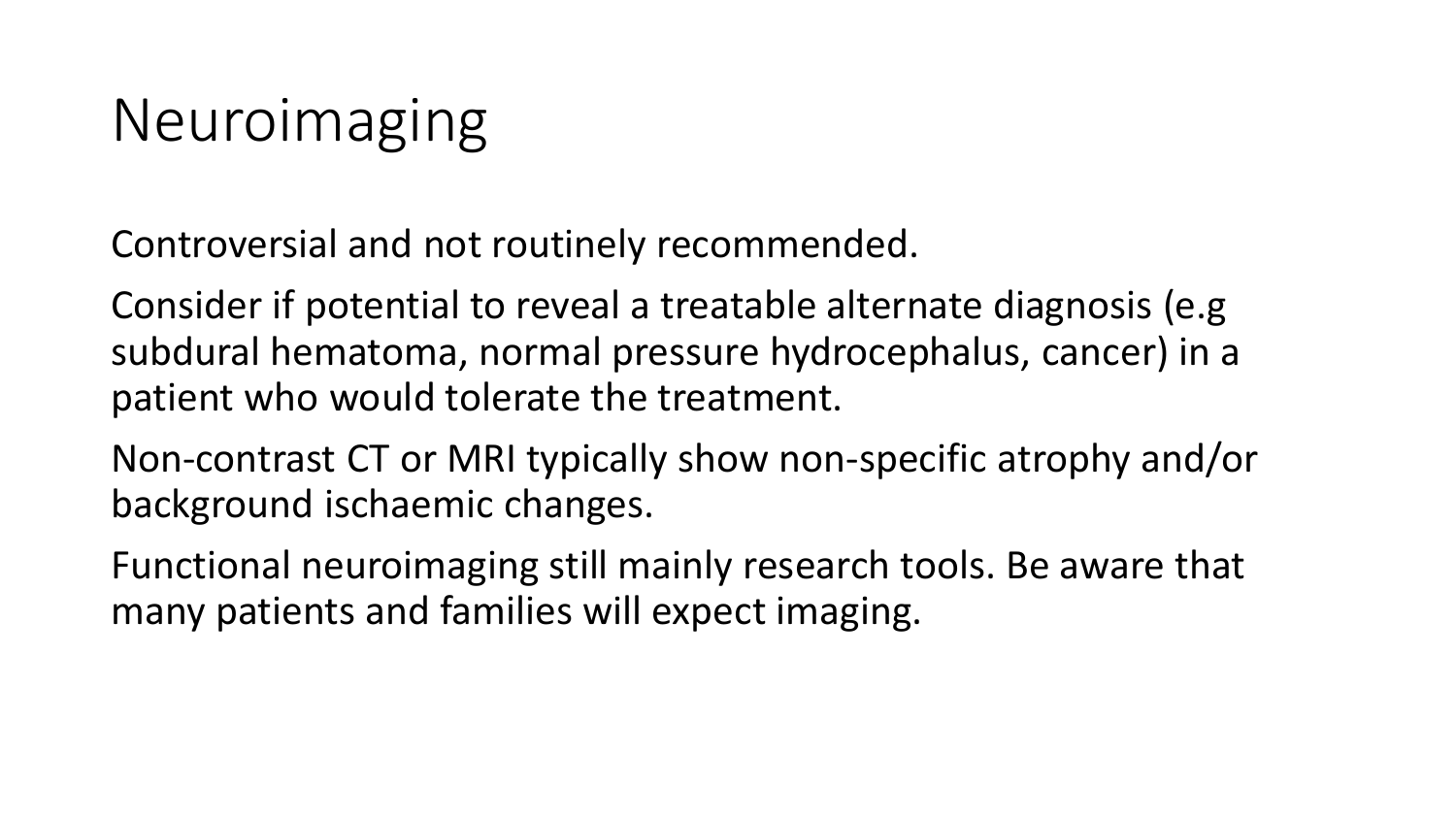## Brain biopsy

Very limited role

Diagnostic yield is very low,

Invasive with significant risk of serious complication.

Typically reserved for younger, atypical patients in whom a treatable inflammatory disorder (e.g. vasculitis or multiple sclerosis) is considered plausible.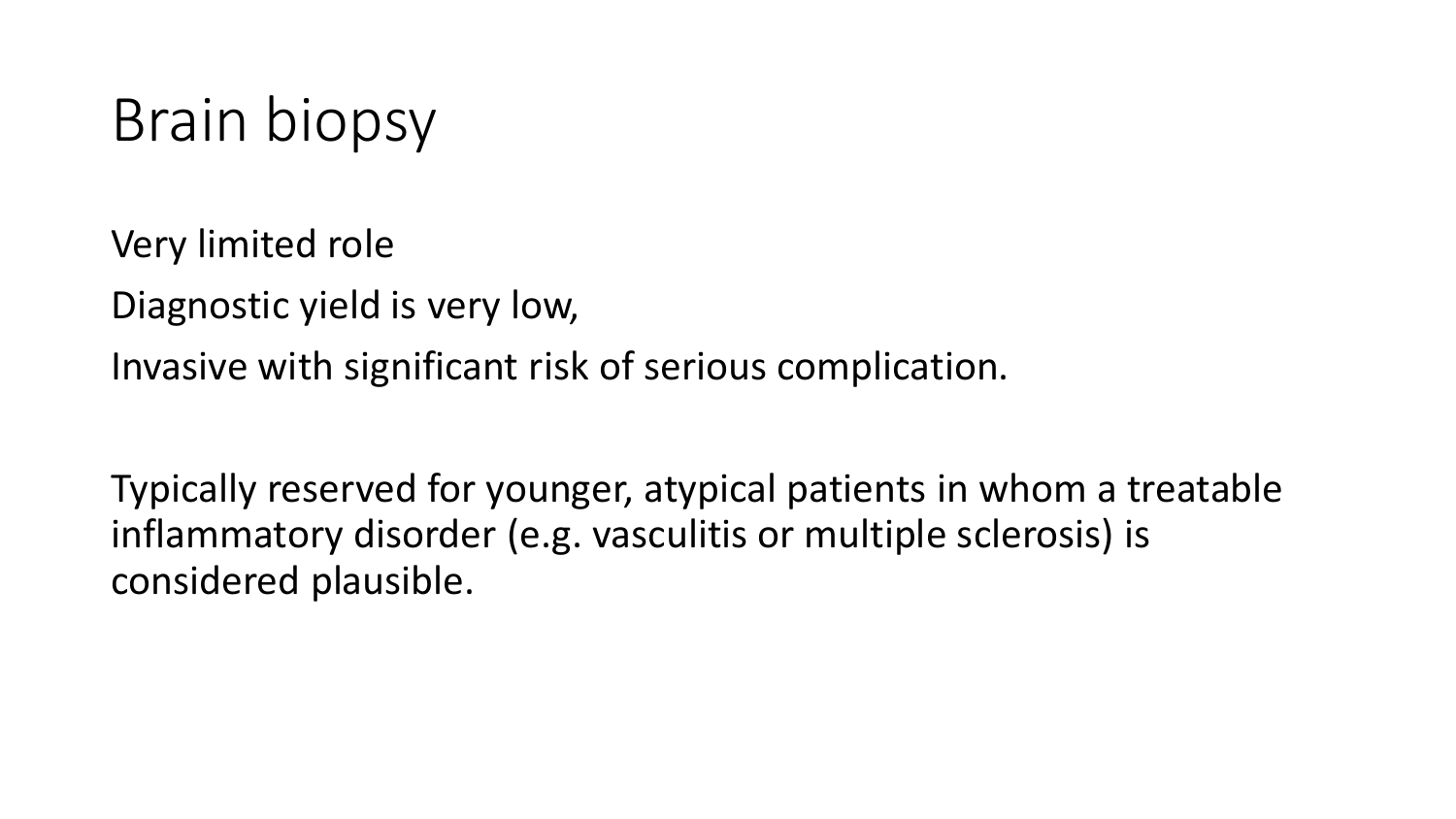### Treatment of Alzheimer's Disease

Non-pharmacological

- Formal support services
- NGOs

Medications:

#### Cholinesterase inhibitors

- Donepezil
- Rivastigmine
- Galantamine

#### N-methyl-D-aspartate (NMDA) receptor antagonist

• Memantine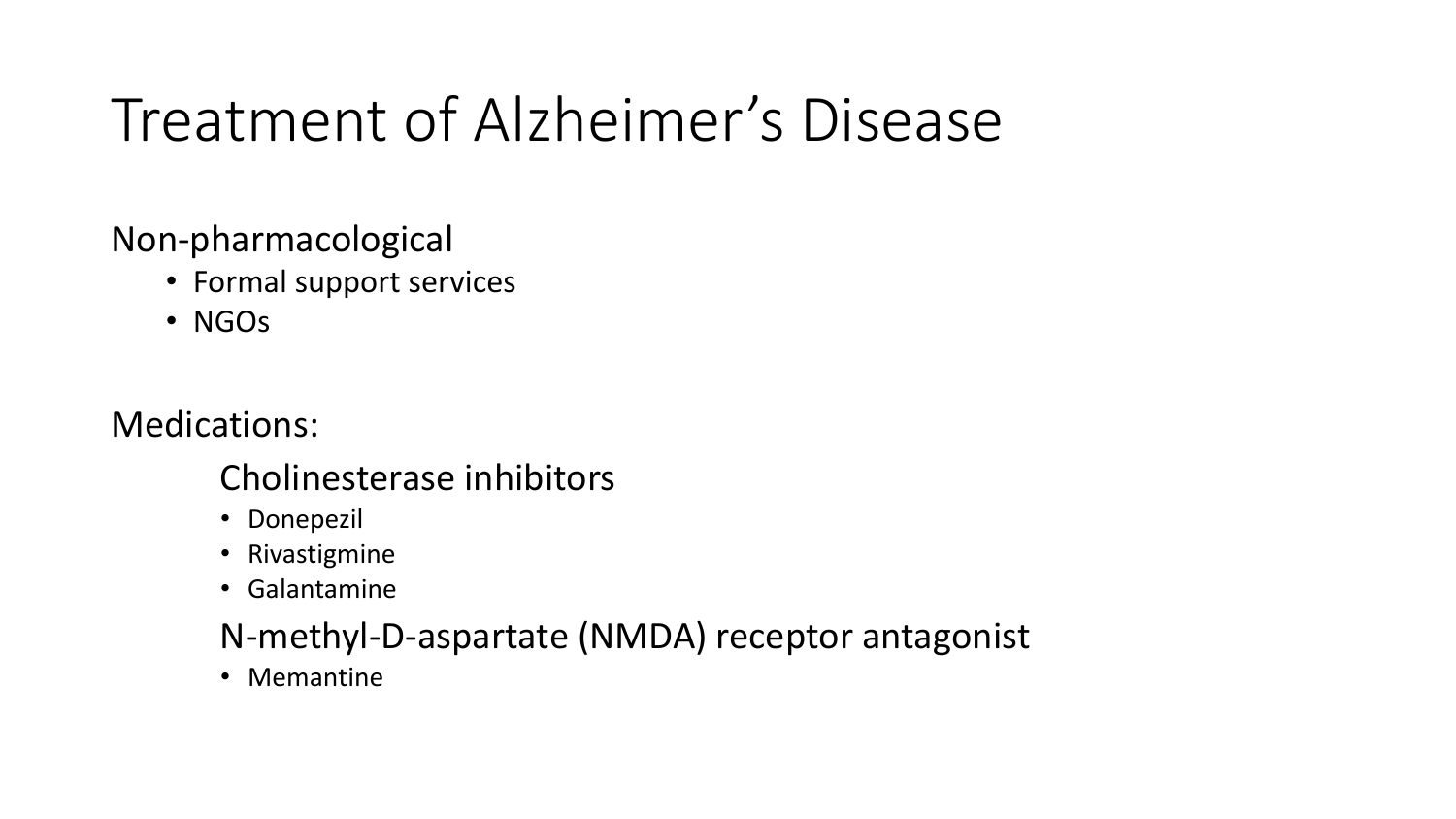Donepezil(S)

Evidence:

- double-blind placebo-controlled study of patients with mild to moderate AD showed improved cognitive scores but no effect on quality of life measures.
- Placebo-controlled trial of memory clinic patients with mild to moderate AD +/- CVD showed a small beneficial effect in cognitive score (0.8 on MMSE) but did not delay entry to institutional care and no evidence of disease modifying activity.
- Early-stage AD patients with mild impairment on activities of normal living showed a clinically modest improvement (2-3 points on the ADAS-cog).
- 10mg vs 23mg in patients with moderate to severe AD showed no significant differences in global functioning plus higher adverse effects in the higher dose group.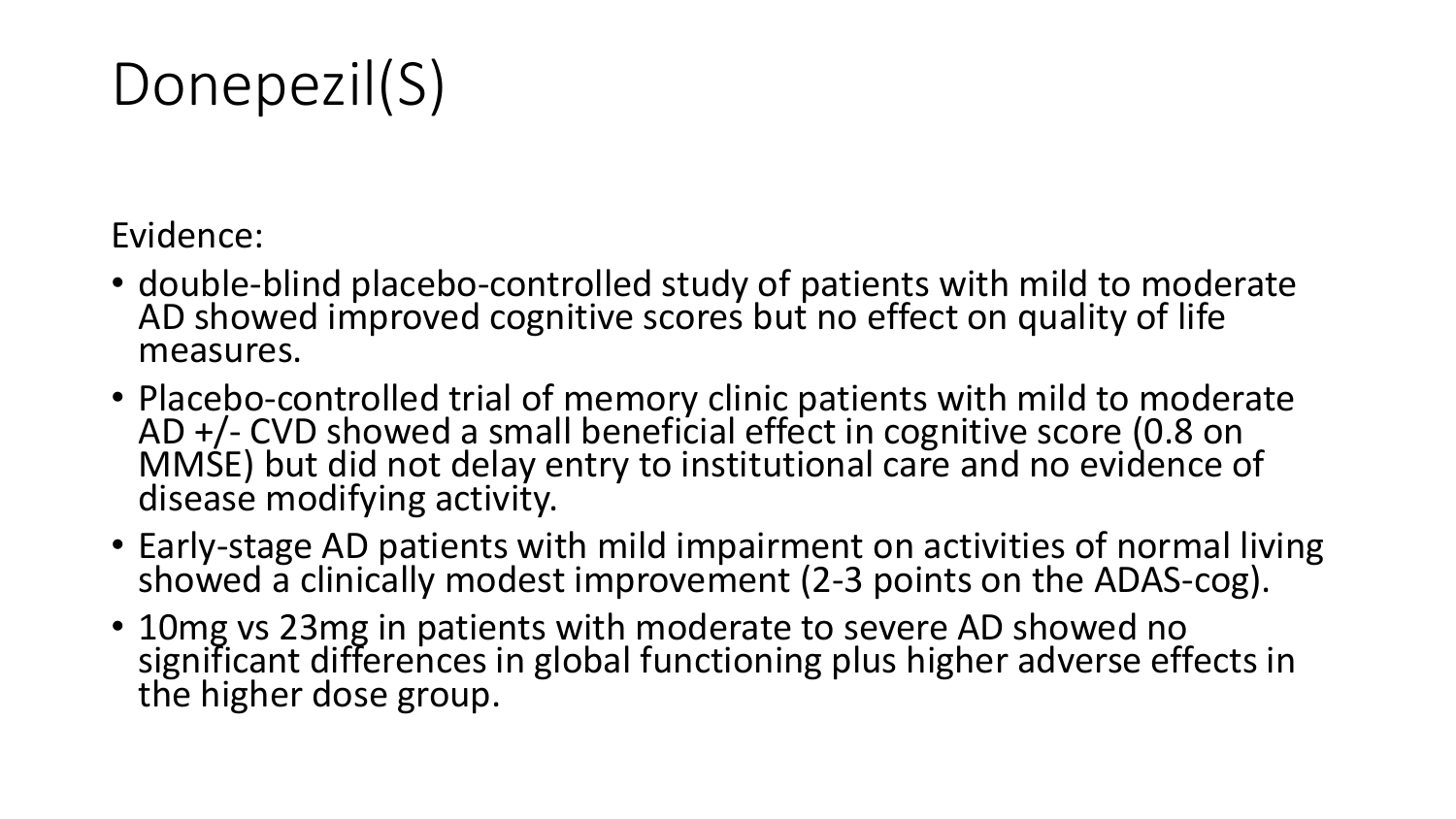5 mg per day for 4 weeks, then increasing to 10 mg per day. Disintegrating format available for those unable to swallow a pill. May have some modest effect on BPSD symptoms.

Adverse effects:

- diarrhoea, nausea, and vomiting (20% percent of patients)
- bradycardia
- rhabdomyolysis
- GI bleeding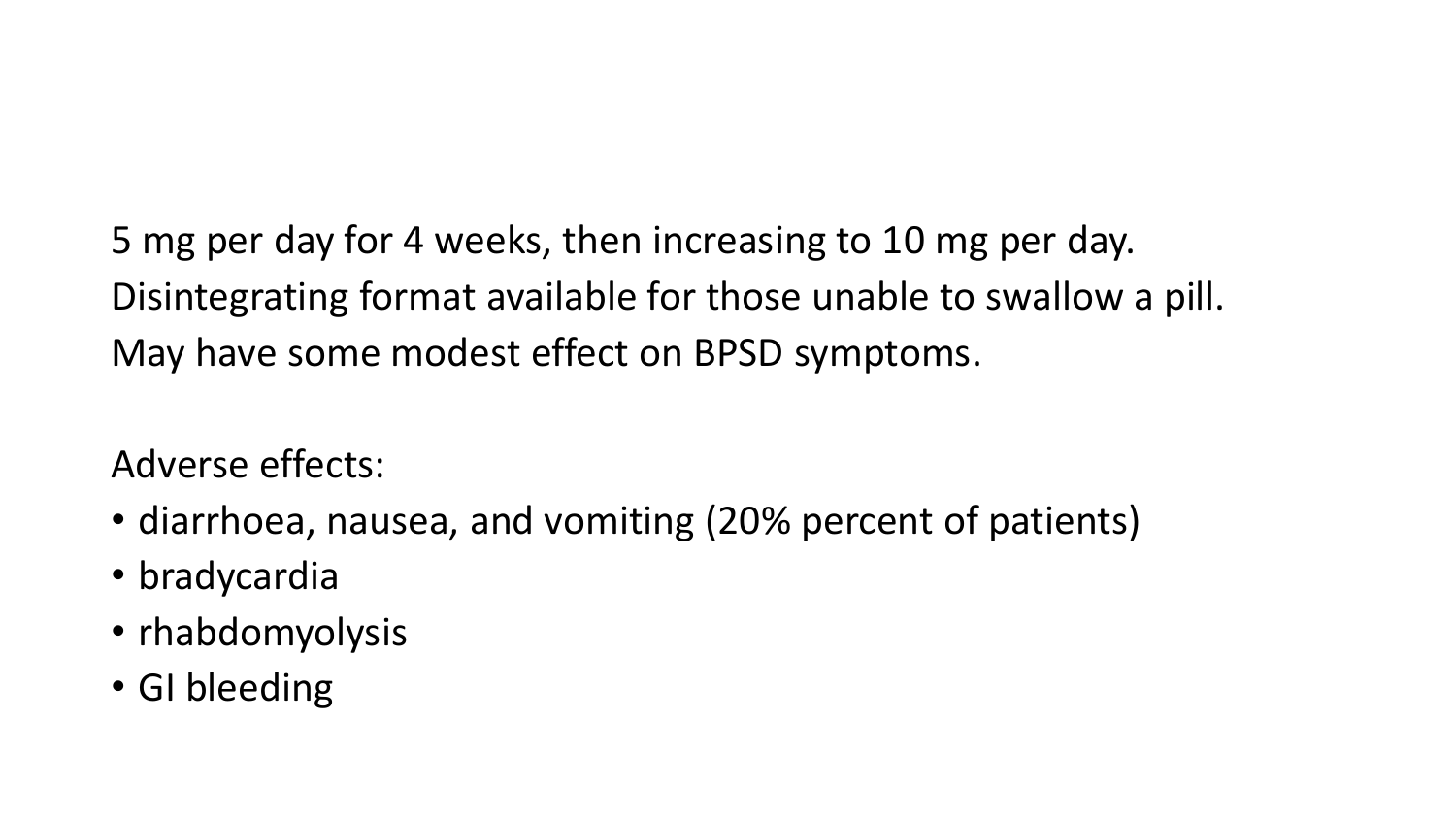### Rivastigmine (SA)

Not compared head-to-head with donepezil, but efficacy appears similar

Side effect profile is related to cholinergic effects: nausea, vomiting, anorexia, and headaches.

Transdermal patch generally better tolerated.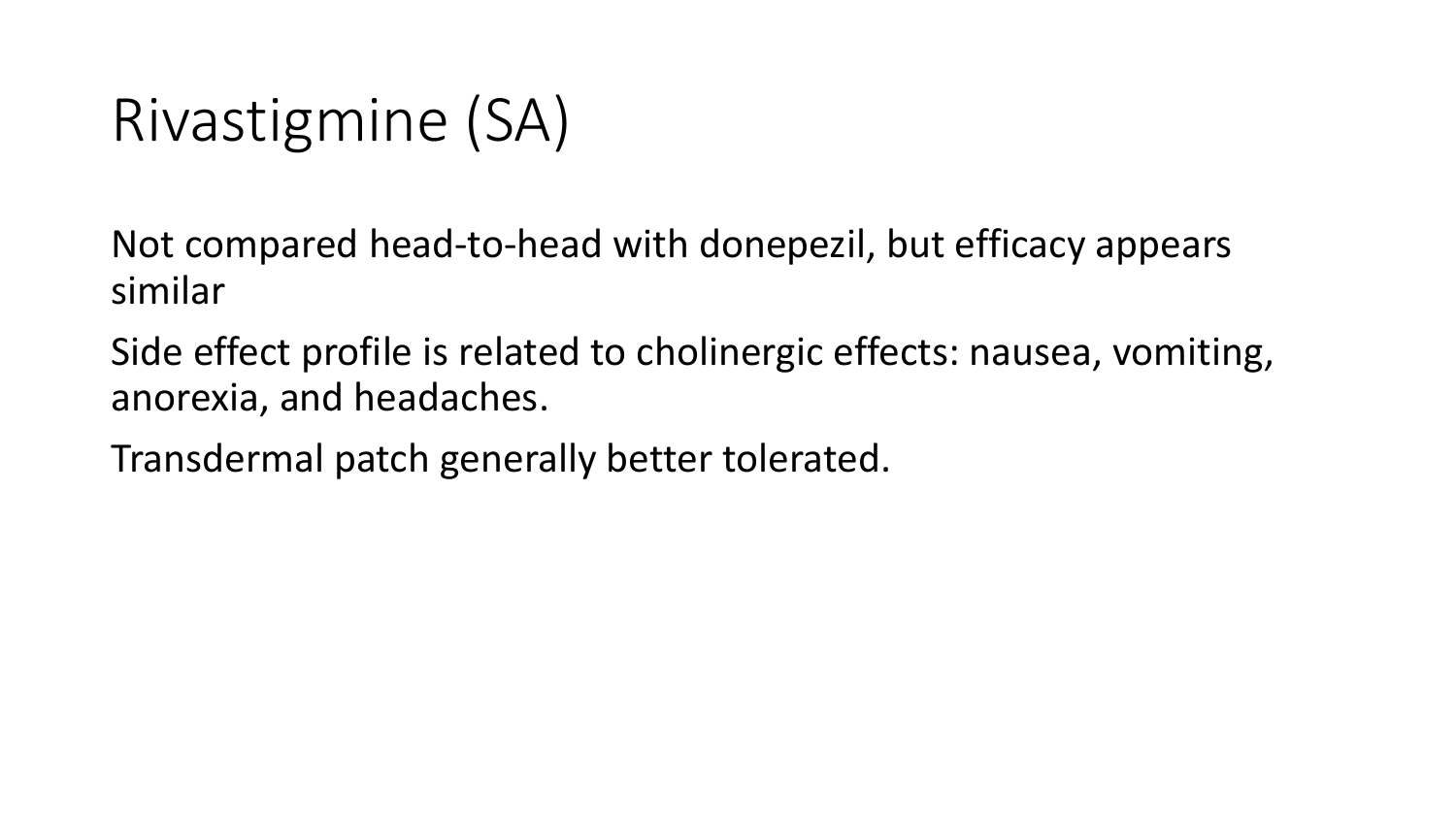### Galantamine (NS)

Randomised controlled trials in mild to moderate AD show slowed decline in both cognition and activities of daily living, sustained up to 36 months.

Adverse effects: nausea, vomiting, diarrhoea, anorexia, weight loss Associated with increased mortality in patients with MCI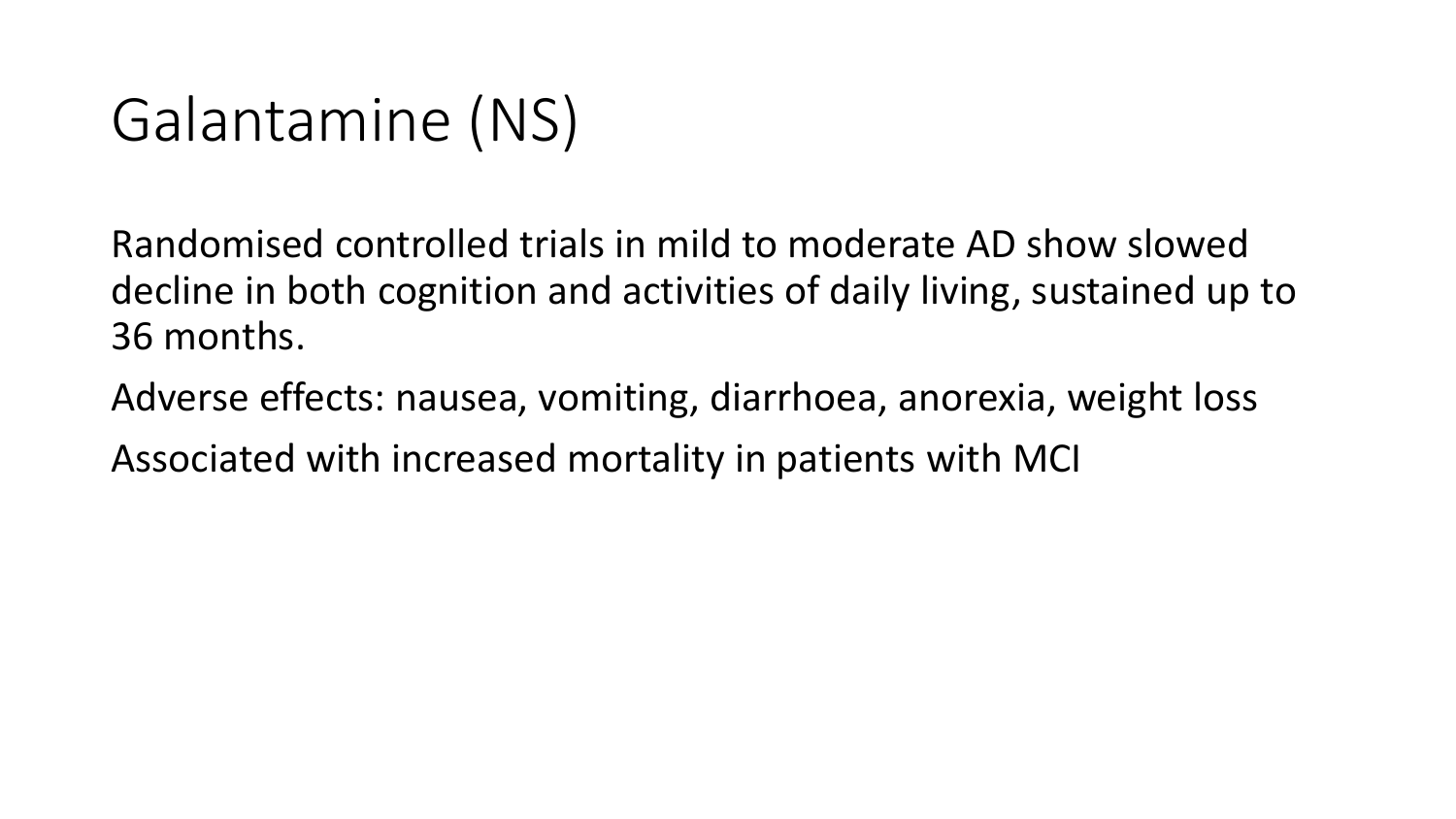### Memantine (NS)

No benefit in MCO or mild AD; modest benefits in moderate to severe AD:

#### Evidence

- AD patients with MMSE 3 14 had significantly reduced deterioration on multiple scales of clinical efficacy plus high tolerability.
- In moderate to severe AD patients already taking donepezil showed better cognitive scores and ADL scores but no reduction or delay in accessing residential care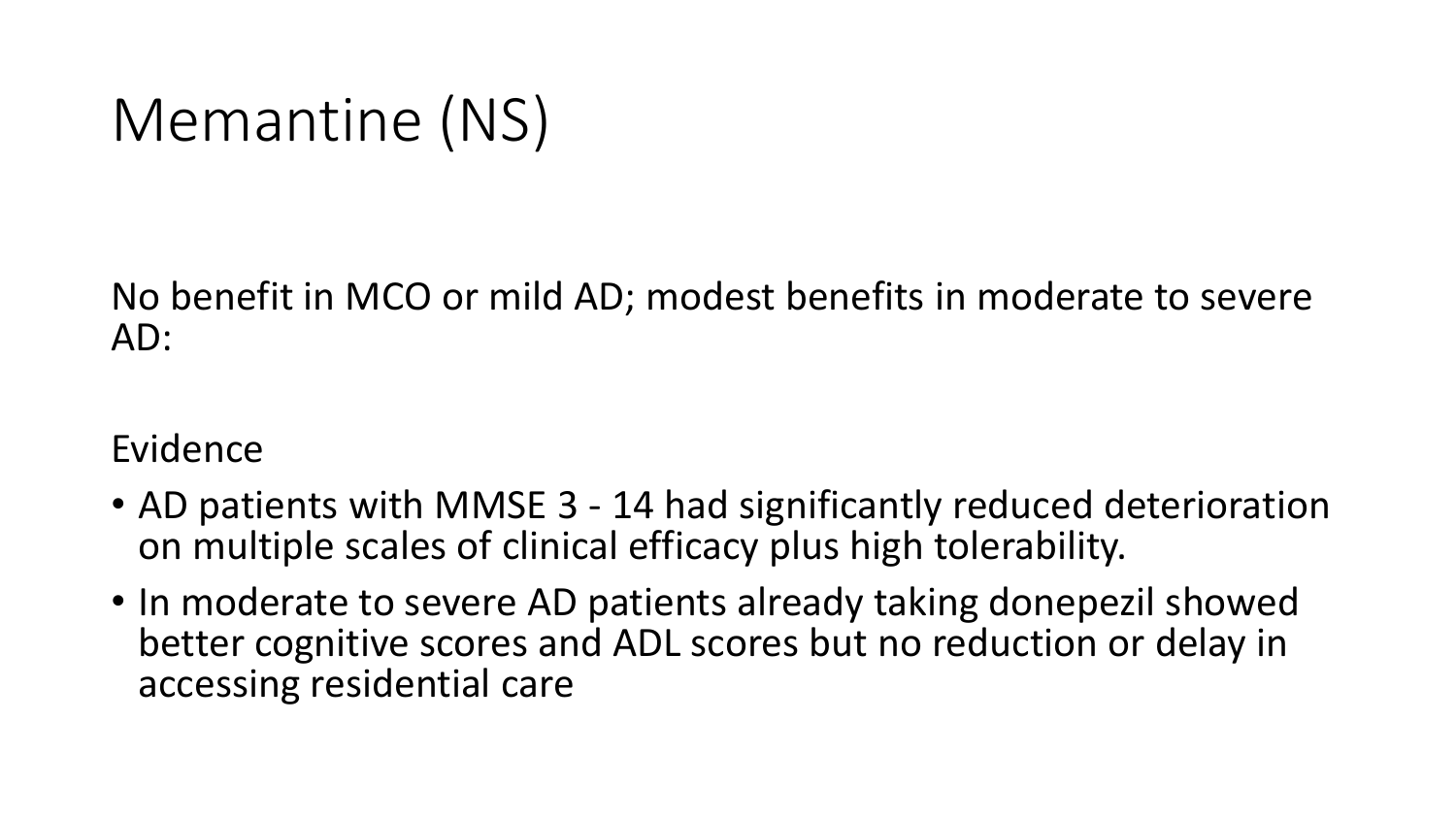### Who to refer to secondary care

Symptoms suggesting alternate diagnoses

- early onset: Huntington's, HIV
- rapid or atypical presentation: prion disease
- neurological deficit: MND, parkinsonism

Onset of BPSD symptoms

Presence of complex co-morbidities

Disparity between corroborative history and basic cognitive screening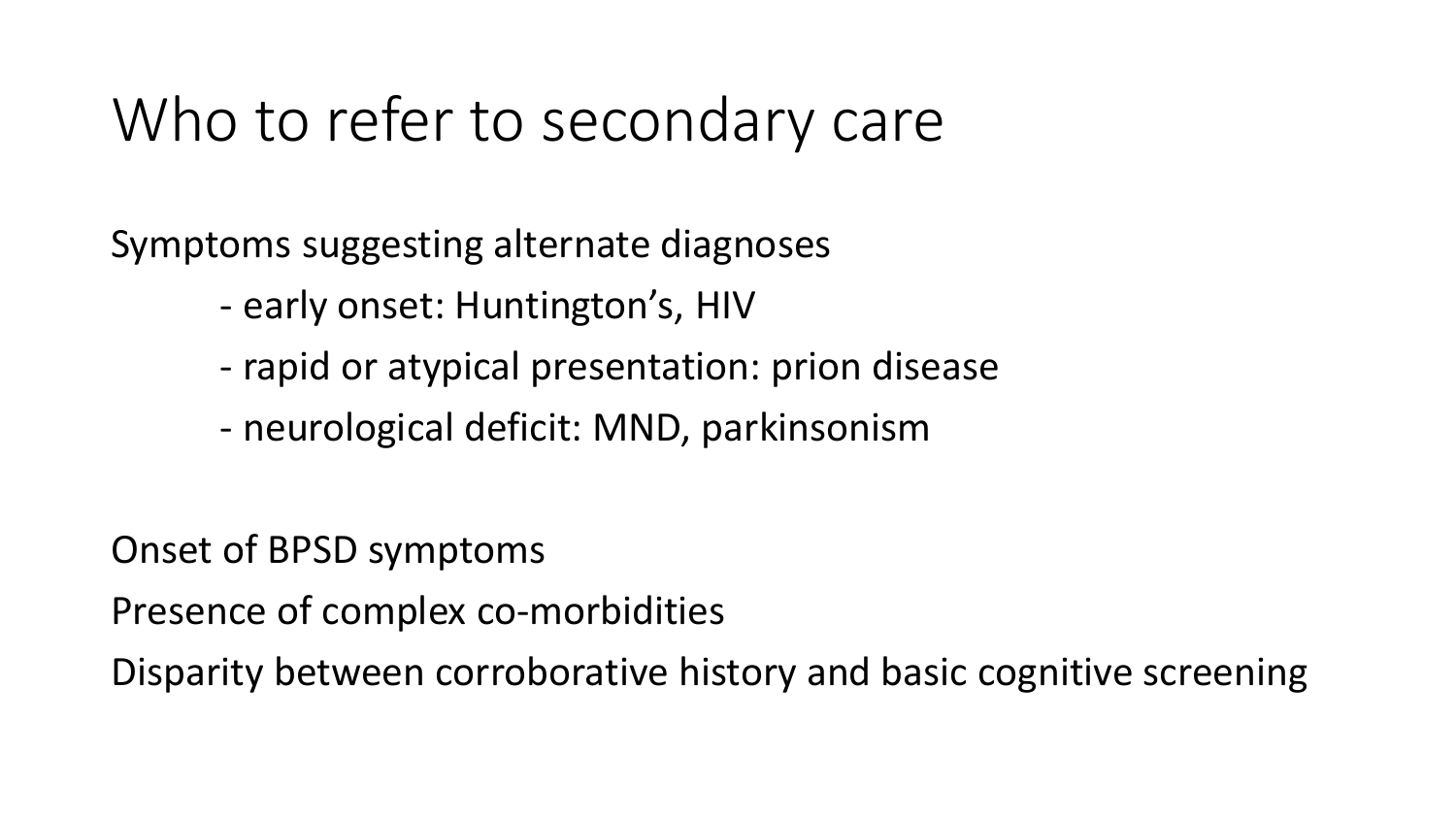### Mr PN

67 year old retired civil servant, educated to primary degree level

PMH: mild COPD musculoskeletal chest pain (negative mycocardial perfusion scan) Medications: Salbutamol prn, Paracetamol prn

Attends GP in May 2017 accompanied by his wife He reports no concerns; wife reports altered memory: losing things around the house forgetting familiar names concentration seems poor uncharacteristically agitated seeing things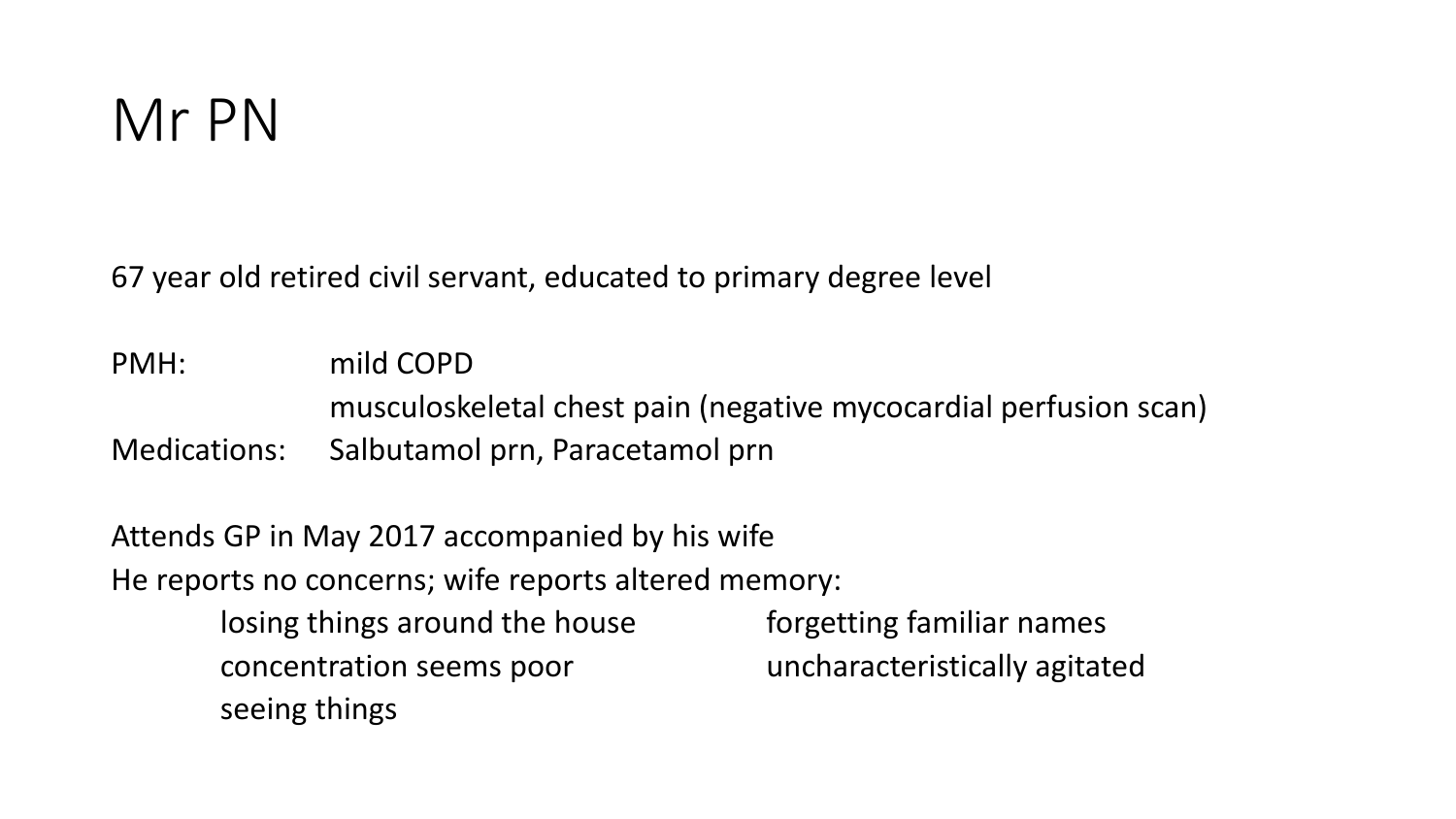Independently mobile, using stick for a few months after three falls related to loss of balance. Independent with personal cares and most other activities of daily living, but slower. Stopped driving after family expressed concern about reduced reaction time. Uses public transport safely, One episode of phoning wife as could not remember where bus-stop located.

O/E: Right sided resting tremor Paucity of facial movement MOCA 21/30

GP refers to Geriatrician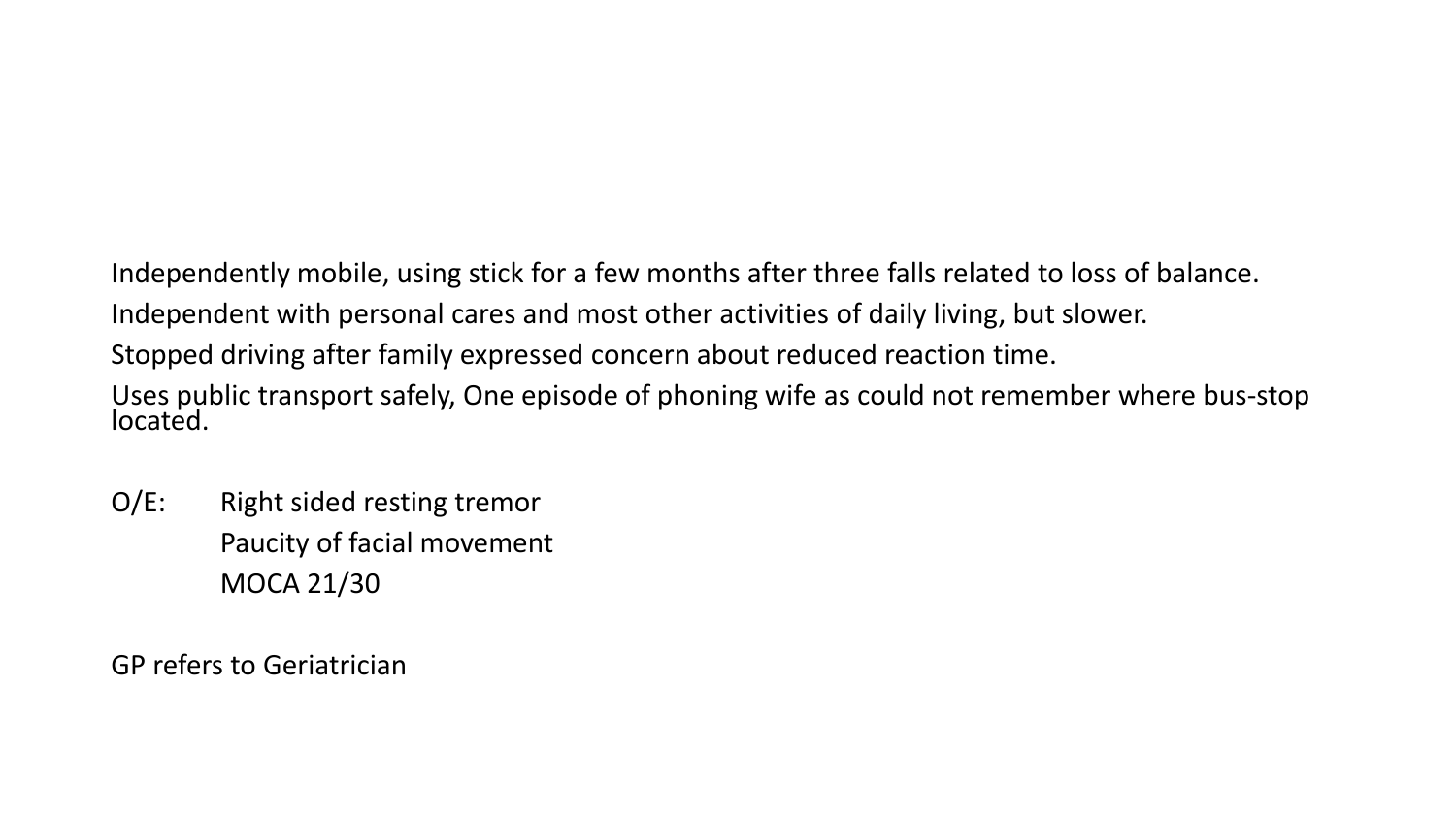### Additional hx: Anosmia approximately 10 years REM sleep disorder

O/E: Mild postural drop in BP Positive glabellar tap Mild rigidity in the right forearm. Festinant gait Mild postural instability.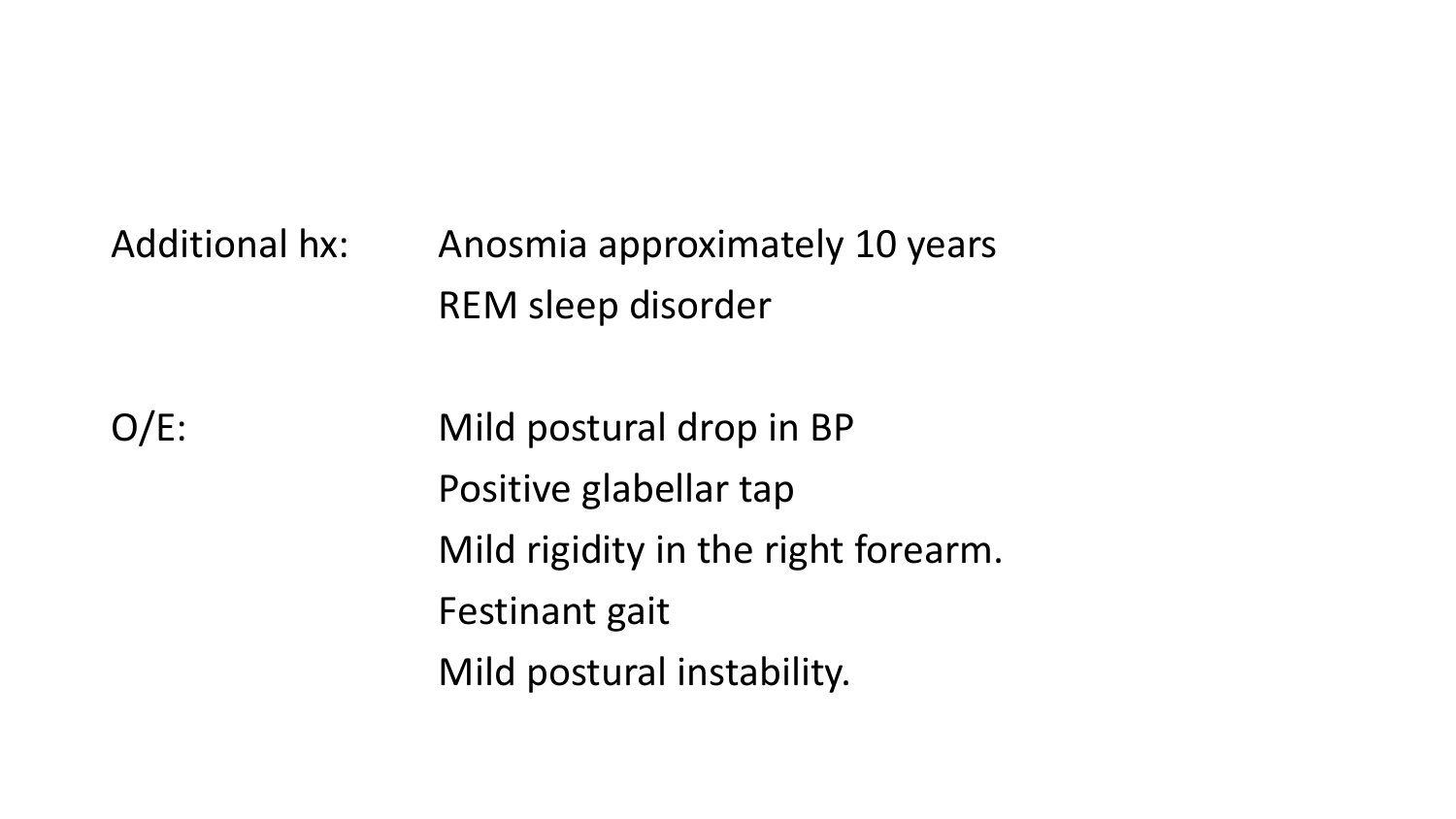Impression: Lewy-Body dementia

Commenced on: Madopar 62.5mg tds for 1/12, then 125mg tds Donepezil 5mg od for 1/12 then 10mg

Referred to joint CART / CMHT meeting for case discussion - offered and accepted f/u with Case Manager and Supporting Families